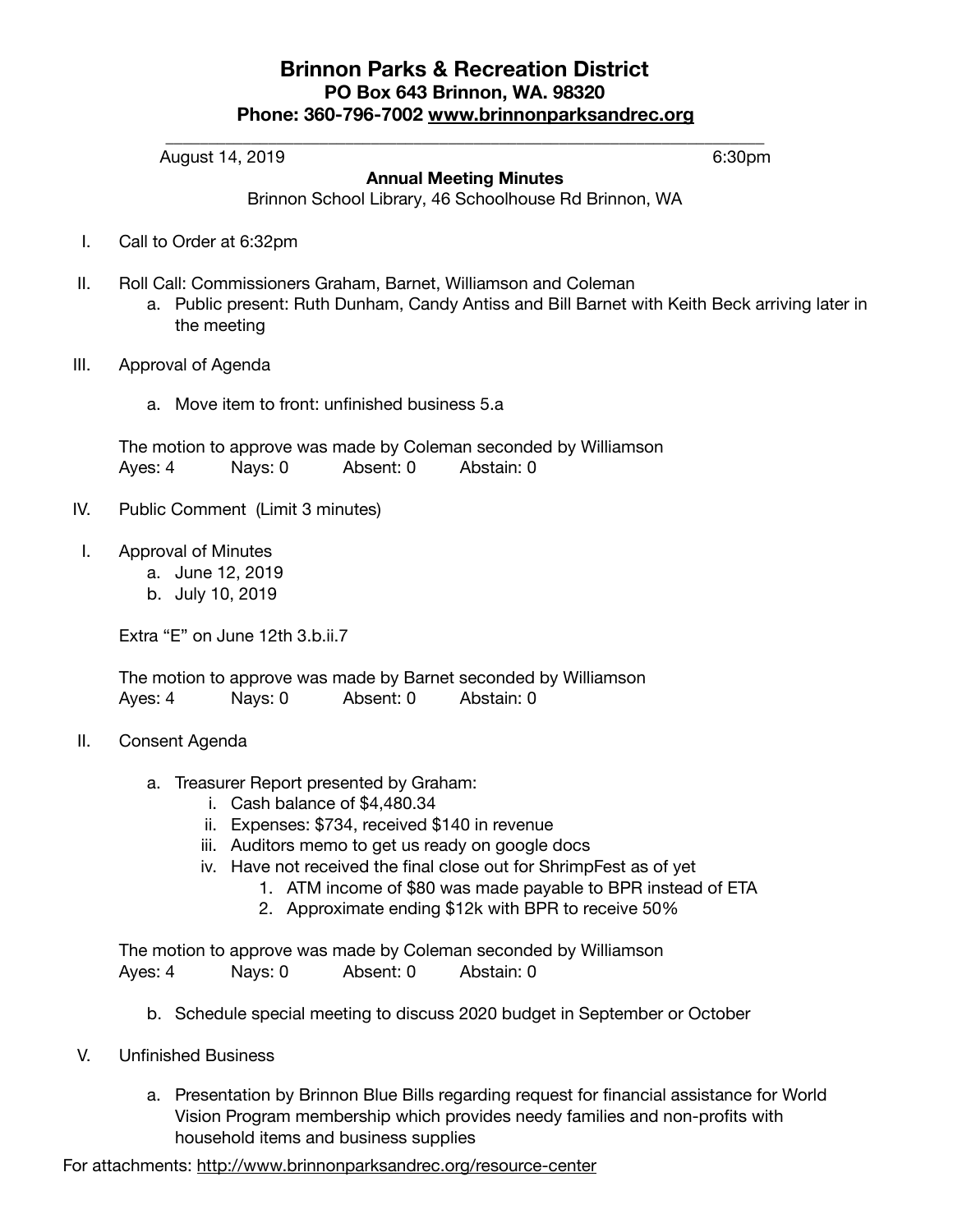- i. Ruth & Candy presented the ESP (Essential Supplies Program) and how they work with World Vision delivering donations for community
- ii.

Approve \$300 donation

The motion to approve was made by Graham seconded by Barnet

Ayes: 4 Nays: 0 Absent: 0 Abstain: 0

- b. Kayaking with Hood Canal Adventures presented by Graham
	- i. Getting ready to have the 2nd phase in September, working on flyer with Christina
	- ii. spring was \$360 of the \$1k budget
- c. Update on Art & Wine Fundraiser
	- i. Sold out!
	- ii. Number of requests from people would like it later then 4-6pm because of work
	- iii. If we do another and maybe have at Whitney Gardens
		- 1. Keith Beck indicated that this would have more expenses

The motion to approve was made by Coleman seconded by Barnet Ayes: 4 Nays: 0 Absent: 0 Abstain: 0

- d. Update on Community Swim Days
	- i. Alicia or Brittany will give us an update at the end of the project in person

The motion to approve was made by Barnet seconded by Coleman Ayes: 4 Nays: 0 Absent: 0 Abstain: 0

- e. Joint venture for walking/running program with Brinnon School District (BSD)/Oyster Run (hold until new school year)
- VI. New Business
	- a. Letter of Interest from Keith Beck, Position 1

The motion to install Keith Beck, JCPR2, position 1 was made by Barnet seconded by Williamson Ayes: 4 Nays: 0 Absent: 0 Abstain: 0

Graham swore Keith Beck into position 1 and notarized by Coleman

- b. Selection Officers
	- i. Chairperson

The motion to nominate Graham as Chairperson was made by Barnet seconded by Williamson Ayes: 5 Nays: 0 Absent: 0 Abstain: 0

ii. Vice-chairperson

The motion to nominate Barnet as Vice-Chairperson was made by Williamson seconded by Coleman

Ayes: 5 Nays: 0 Absent: 0 Abstain: 0

iii. Treasurer

The motion to nominate Beck as Treasurer was made by Williamson seconded by Coleman

For attachments: <http://www.brinnonparksandrec.org/resource-center>